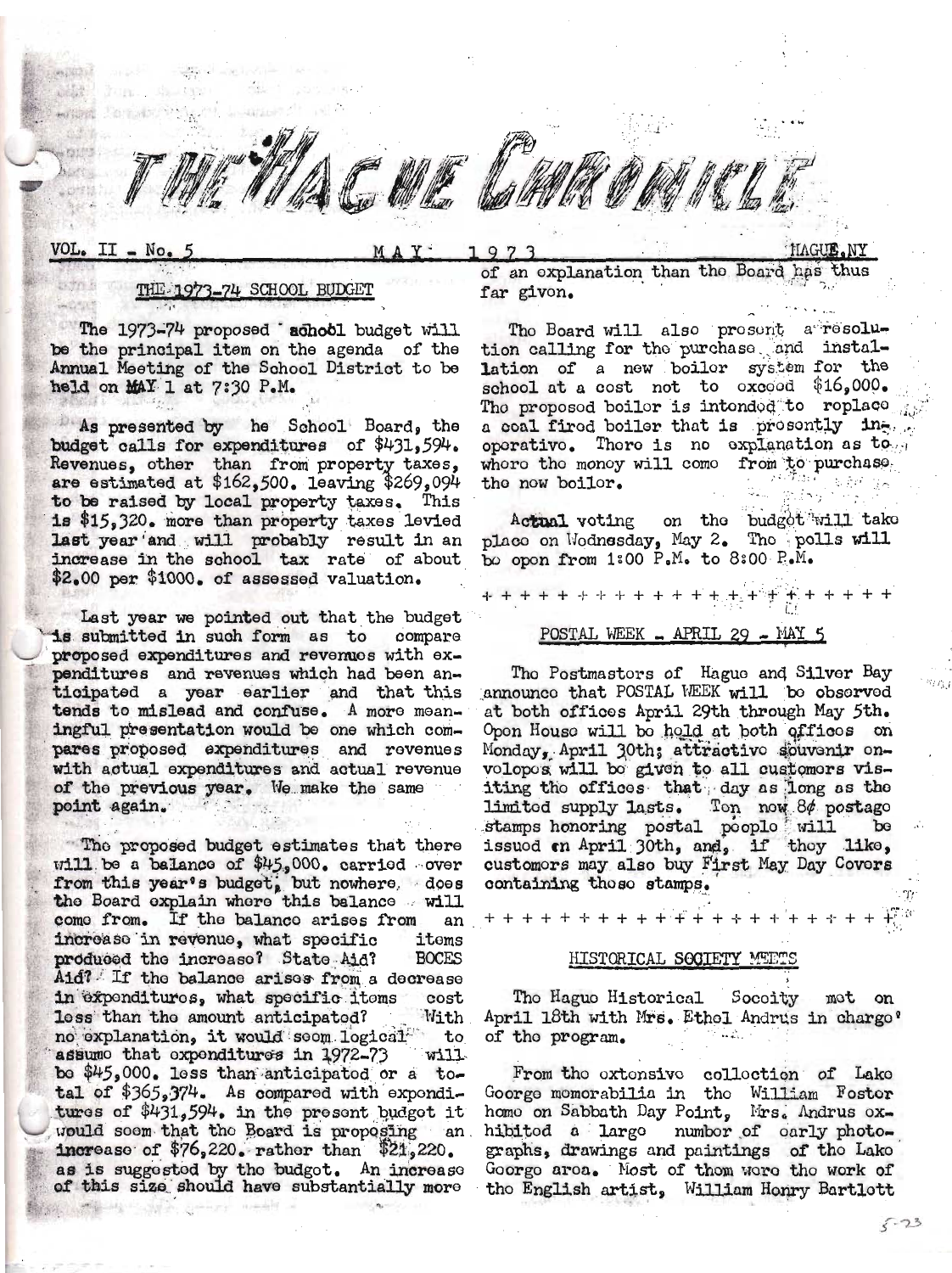THE HAGUE CHRONICLE is odited and published monthly by Emil Soorup, Box 2504, Silvor Bay, How York 12874. It is mailed free-ofcharge to all residents of the Town of Haguo. It is supported financially by civic mindod citizons and local civic organizations. Hows itoms and announcomonts of gonoral interest to the people of Hague are solicitud.

(continued from Pago one) who had boon commissioned in 1836 to sketch the American sconery for an English pub-. Lishing firm. He spent most of his time in the northoast, principally in the Lake Goorgo rogion. In 1838 ho visitod Canada and produced similar material of the Canadian scono. Although ho was only 45 at the time of his death, he had written and **111ustrated 12 books and had produced over** "1000 ongravings which appoared as illustrations in 28 additional books.

The noxt meeting will be on May 16 at 7:45 PM. Tho program will be on Graphite. Mr. Wost will be incharge assisted by the Mrs. Brock, Andrus and Fitzgerald. film doaling with Blacksmithing from Willa iamsburg will bo shown at the June meeting.

#### PRIMARY ELECTION

Primary day will be June  $4$ . Thoro are no contosts for local officos in the Domocratic Party. In the Republican Party nom-. inating potitions for Town Clerk have been filod by Floronce Lambort, Mary Alico Scripturo, and Chori L. Donno. Raymond H. Monroo and Daniol D. Bolden have filed nom-Inating potitions for the Superintendent of Highway post. Jamos L. Ross and Harvoy E. Yaw will be on the ballot for Town Justice. **\\*++++++++++++++++++++** 

## TOWN BOARD MEETING

The Town Board held its regular meeting on April 16th with all mombors of the Board prosont.

At the January mooting the Board ondorsod the application of the Warren County Soil and Wator District for Fodoral funds to study the sediment deposits at tho mouths of a numbor of stroams which ompty into Lako Goorgo. To furthor oxplain what was contomplated, the supervisor introduced Mr. Gary E. Kloo, District Consorvationist, U.S. Dopartmont of Agriculturo, Soil Con-Ho advised that the sorvation sorvice. project would be financed with Federal monoy oxcopt for tho cost of any oasomonts which might bo noodod or for the construction of any pormanont structuros dosigned to provent sediment deposits in the future. Thoso itoms would bo tho rosponsibility of tho town.

Mr. Kloo indicated that there are about nine stroams in tho town which empty into Lako Goorgo. Tho main purposo of tho projoct is not to romovo the deltas which have alroady formod but to instituto procoduros to provent further sedimentation. Mr. Klee folt that the project is not expected to cost in oxcoss of  $$250,000$ . If the funds are provided, the work would be porformed by private contractors under contract with the government. s lagy great till

a amh <sup>a</sup> The Board granted easements for the construction of pormanont docks to Goorgo Cucharal of Sabbath Day Point and to John Warron of the Hague Hotel. Since the Town of Hague extends to the high water mark on the east shore of the lake, the board was also requested to grant an easement to Bevorly f. hoinoman who planned to construct a dock in Clark Hollow Bay. The request was grantod.

Mr. Donno announcod the appointmont of Darroll Agnow as summor policoman for tho poriod May 30 to Labor Day. Mr. Agnow has rocoivod his final dogroo in Polico Scienco from Massasoit Community Colloge and sorved  $3\frac{1}{2}$  yoars with the Military Police. Service. Mr. Donno also advised that a second policoman to assist on wookonds in undor consideration. He also mentioned that there is a shoriff's car through town overy four hours.

The supervisor announced that  $h\circ$  planned to call a mooting of the Town Park Commission at an early date to establish rules and rogulations for the use of the Town park and boachos. Ho also suggested that tho park commission assumo rosponsibility for the care and maintenance of the comotory grounds.

A rosolution was approved to the offoct that the town onter into 'a contract with Warron County for the disposal of abandoned or junk cars. It appoars that the county has entered into a contract with a car crushor company that will bring its equip-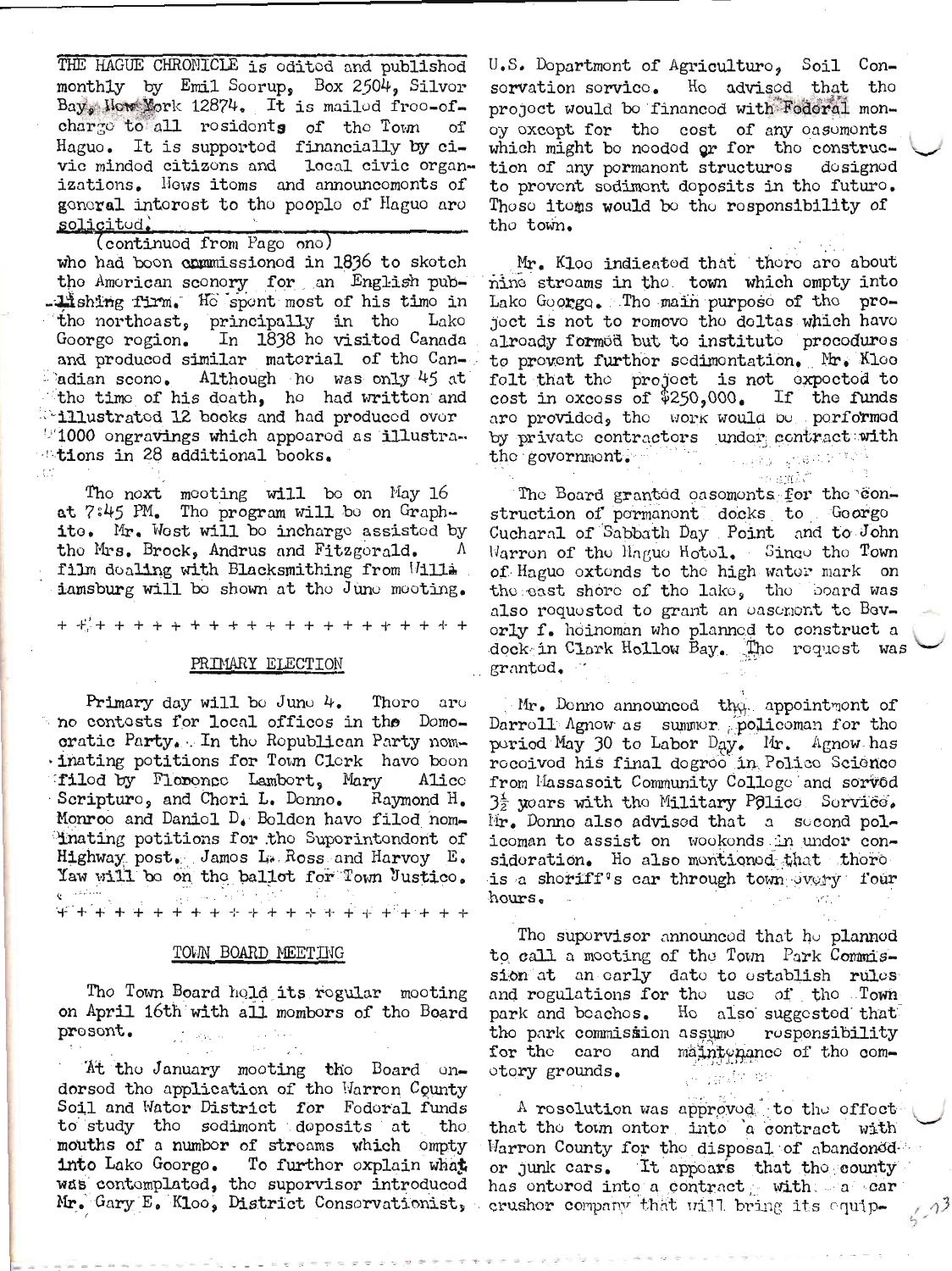mont to an agrood location in a town dosiring the service and orush and haul away derelict cars which have become an eyesere to the community. If the town can bring 100 or more cars to the site of the crushing equipment, there will be no charge; if botwoon 30 and 100 are made available, the charge will be \$2.00 per vohiclo. Tho crushor company will haul cars from any location in the town and crush them at a cost of \$8.00 por car. Mr. Bolknap, the town constable, will be asked to obtain release from the owners of junked cars who wish to have them taken away. Any cars remaining on public proporty for a poriod of more than six days will be assumed to have boon abandonod and will be subject to seizure by tho town.

The superintendent of highways announced that regulations under the Donovan Plan<br>have been revised and that Hague will now bo ontitled to state aid to the extent of 40% of the cost of road construction and maintonance rather than 25% as proviously provided.

Aftor much discussion, the Board<br>authorized the exponditure of \$9,000. for tho purchaso of a now truck to replace the 1965 Dodgo. The now truck will be  $\mathbf{a}$ four-whool drive Ford and will be fitted at a lator dato with "a snow plow. Tho Board also authorized the expenditure of \$2500. for the purchase of a read sweeper. The money for both items will come from Fodoral rovonuo sharing funds.

\*\*\*\*\*\*\*\*\*\*\*\*\*\*\*\*\*\*\*\*\*\*\*

# SCHOOL BOARD MEETING

The regular monthly mooting of tho School Board was hold on April 9th with. Mssrs. Fitzgorald and Bly absont.

A rosolution was approved to the effect that proposal to provido new hoating plant bo put to tho votors for aproval at tho Annual mooting on May 1.

Mrs. Lois Strumm gavo an intorosting .. prosentation explaining the activities in Grado 2.

Requests for transportation to St. lary's at Ticondoroga had boon rocoirodd Catholic Diocose of Albany by the Most Rov. from the following families; Laundreo, Rey- Bishop Gibbons. nolds, Gotta, and LaPann. Request from the Blacks had boon received earlier. The ro-

quosts will be acted upon "at the May moeting. المروم ووشيع وال

The Board granted permission to the Town Basoball Toam to use the school basoball field for softball this summor.

<del>₽¥¥¥¥¥¥¥¥°¥¥¥¥¥¥¥¥¥¥¥¥</del>

# BEAUTIFICATION CONTEST

The Lake Goorge Park Commission will again sponsor the annual Boautification contost. The chairman of the committee in chargo is Marion M. Johnson. Both rosidential and commercial proporties will be included and categories will be "most beautiful and woll kopt" and "Most 'improved". Tho roadsido viow will be judged during the last wook of July and the lakeside view in August.

In addition to the usual marina contost. a now compotition for aroa sorvico stations will be conducted. Service stations will be judged in June, July and August with the winnors boing announcod in Mid-August. Winnors in tho marina contost will be announced in late August. 

FATHER O'CONNOR CELEBRATES 25TH ANNIVERSARY

At a rocont parish mooting of the parishionors of tho Blossod Sacromont church, it was docided to honor the pastor, the Rov. Stophon T. O'Connor who will colobrate his 25th annivorsary as a priost of the Catholic Diocoso of Albany, N.Y. lator this month.

Fathor O'Connor was born in Now York City but was brought up in the Cathedral of the Immaculate Conception Parish in Albany. For twolvo yoars ho attended Cathodral Acadomy, Albany. His higher education was obtained at Niagara University. The late<br>Most Rov. Edmund F. Gibbons, Bighop of Al-<br>bany, sont Father O'Connor for theological studios to Our Lady of tho Angols Sominary in Niagara Falls.

On May 22, 1948, in the Cathodral of the Immaculato Concoption, Albany, Father O'Connor was ordained a priest for the

Fathor O'Connor"s priostly work started